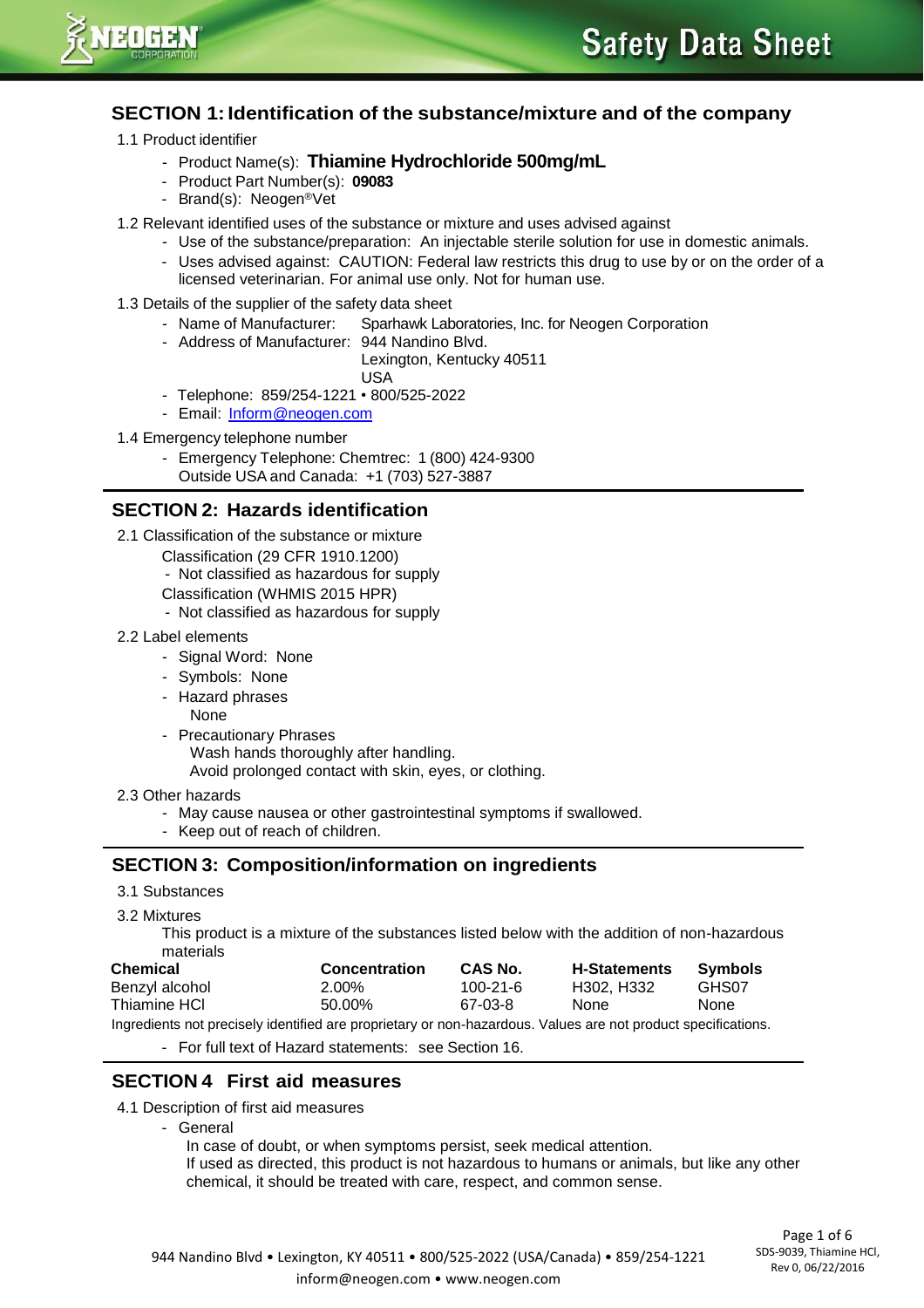

# **SECTION 4 First aid measures (continued)**

- Contact with skin
	- Remove contaminated clothing.
	- Rinse affected area with plenty of water.
	- Contaminated clothing should be laundered before reuse.
- Contact with eyes
	- If substance has gotten into eyes, rinse with plenty of water for at least 15 minutes. Irrigate eyes thoroughly while lifting eyelids. Seek medical advice if necessary.
- Ingestion
	- Rinse mouth with water (do not swallow).
	- Never make an unconscious person vomit or drink fluids.
	- If medical advice is needed, have product container or label at hand.
- Inhalation

If breathing is difficult, remove person to fresh air and keep comfortable for breathing. Call a poison center or doctor/physician if you feel unwell.

- 4.2 Most important symptoms and effects, both acute and delayed
	- The most important known symptoms are described in the labeling (see Section 2.2) and/or in Section 11.
- 4.3 Indication of any immediate medical attention and special treatment needed
	- Treat symptomatically.
	- Parenteral administration of thiamine hydrochloride has resulted in anaphylactic shock.

## **SECTION 5: Fire-fighting measures**

- 5.1 Extinguishing media
	- In case of fire: use water spray, foam, carbon dioxide or dry agent for extinction.
- 5.2 Special hazards arising from the substance or mixture
	- Smoke from fires is toxic. Take precautions to protect personnel from exposure.
	- See Section 10.
- 5.3 Advice for firefighters
	- Keep container(s) exposed to fire cool, by spraying with water.
	- Wear chemical protection suit and positive-pressure breathing apparatus, if necessary.
	- Wear protective clothing as per Section 8.
- 5.4 Hazardous Combustion Products
	- May include carbon oxides.

#### **SECTION 6: Accidental release measures**

- 6.1 Personal precautions, protective equipment and emergency procedures
	- Spills should be cleaned up immediately to avoid slip and fall accidents and injuries.
	- Wear protective clothing as per Section 8.
	- Evacuate personnel not directly involved in spill clean-up.
	- Shut off source of leak/release, if safe to do so.
	- Shut down and/or remove equipment in spill area, if safe to do so.
	- Wash thoroughly after dealing with spillage.
- 6.2 Environmental Precautions
	- Do not allow to enter public sewers and watercourses.
	- Avoid releasing to the environment.
- 6.3 Methods and material for containment and cleaning up
	- Absorb spillage in inert material and shovel up.
	- Dike large spills as necessary.
	- Place in sealable containers and label them.
	- Ventilate the area and wash spill site after material pick-up is complete.
	- Dispose of contaminated materials, rinsates, and wastes in accordance with local/national/ international regulations.
- 6.4 Reference to other sections
	- See Section 7 for storage. For disposal, see Section 13.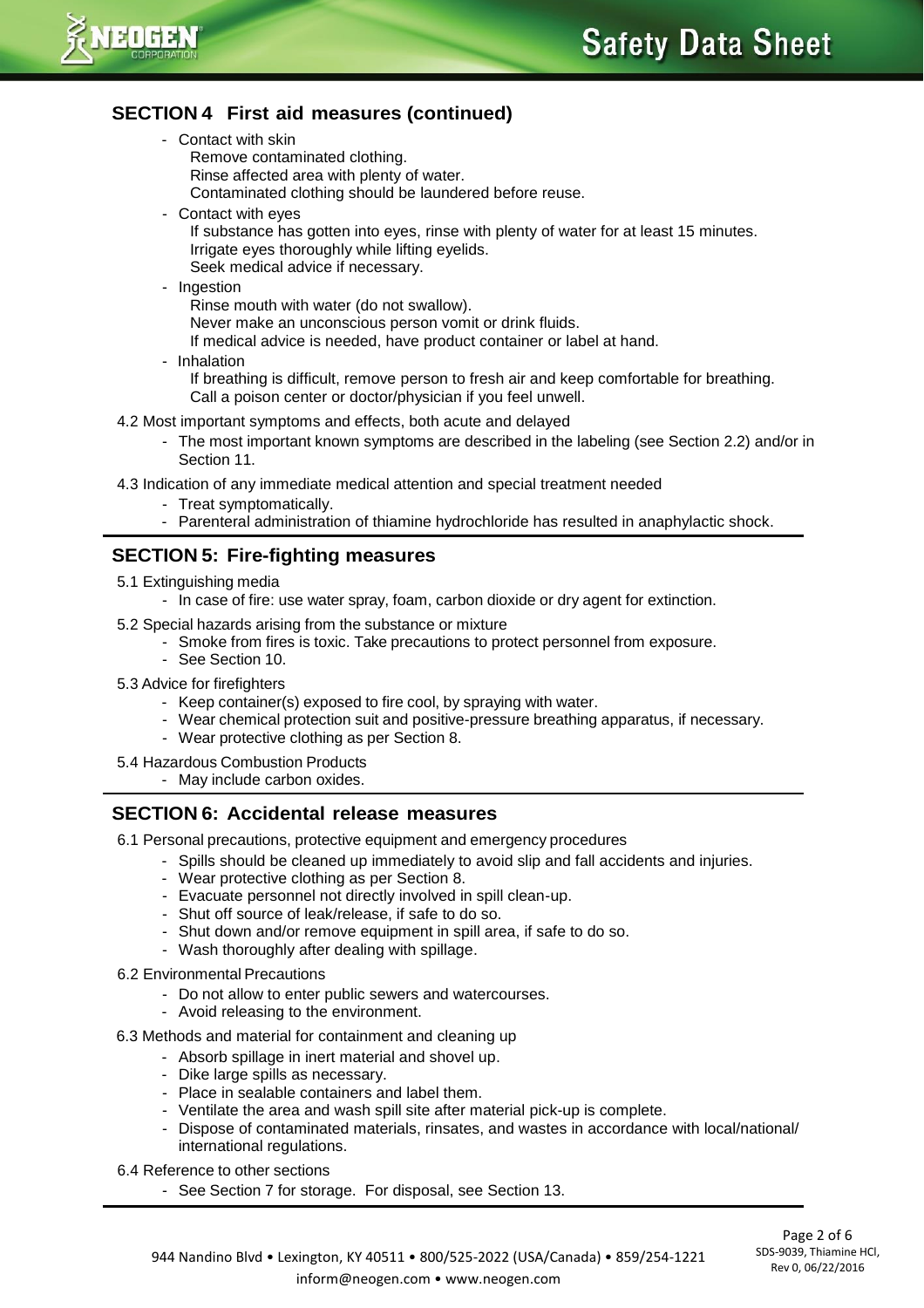

# **SECTION 7: Handling and storage**

- 7.1 Precautions for safe handling
	- Do not breathe mist/vapors/fumes/spray.
	- Avoid contact with skin and eyes.
	- Do not eat, drink, smoke, or apply cosmetics when using this product.
	- Ensure adequate ventilation.
	- Eyewash bottles should be available.
	- Wash hands thoroughly after using this substance.
- 7.2 Conditions for safe storage, including any incompatibilities
	- Store at controlled room temperatures between 15-30°C (59-86°F).
	- Keep out of reach of children.
- 7.3 Specific end use(s)
	- An injectable sterile solution for use in domestic animals.

### **SECTION 8: Exposure controls/personal protection**

8.1 Control parameters

Components with workplace control parameters

| Component      | CAS No.        | Value      | <b>Control Parameters</b> | <b>Basis</b>                                           |
|----------------|----------------|------------|---------------------------|--------------------------------------------------------|
| Benzyl alcohol | $100 - 51 - 6$ | <b>TWA</b> | 10 ppm                    | USA, Workplace Environmental<br>Exposure Levels (WEEL) |

- 8.2 Exposure controls
	- Eyewash bottles should be available.
	- No respiratory protection is needed if ventilation/extraction is adequate, otherwise wear approved respiratory protection.
	- Wear protective gloves to prevent prolonged or repeated skin contact.
	- Wear safety glasses approved to standard for ANSI Z87, according to the concentration and amount of dangerous substance at the specific workplace.
	- Wear suitable protective clothing in accordance with good industrial hygiene and safety practices in the event of prolonged exposure to bulk quantities.

#### **SECTION 9: Physical and chemical properties**

9.1 Information on basic physical and chemical properties

- Appearance: Clear liquid
- Odor: No information available
- pH: No information available
- Melting Point/Range: No information available
- Boiling Point/Range: No information available
- Flashpoint: No information available
- Evaporation Rate: Not information available
- Flammability: No information available
- Vapor Pressure: No information available
- Vapor Density: No information available
- Specific Gravity: No information available
- Solubility in water: No information available
- Partition Coefficient (n-Octanol/Water): No information available
- Autoignition Temperature: Product is not self-igniting
- Viscosity: No information available
- Explosive Properties: Product does not present an explosion hazard
- Oxidizing Properties: Product is not classified as an oxidizer.
- 9.2 Other information
	- No information available

#### **SECTION 10: Stability and reactivity**

10.1 Reactivity

- No information available

Page 3 of 6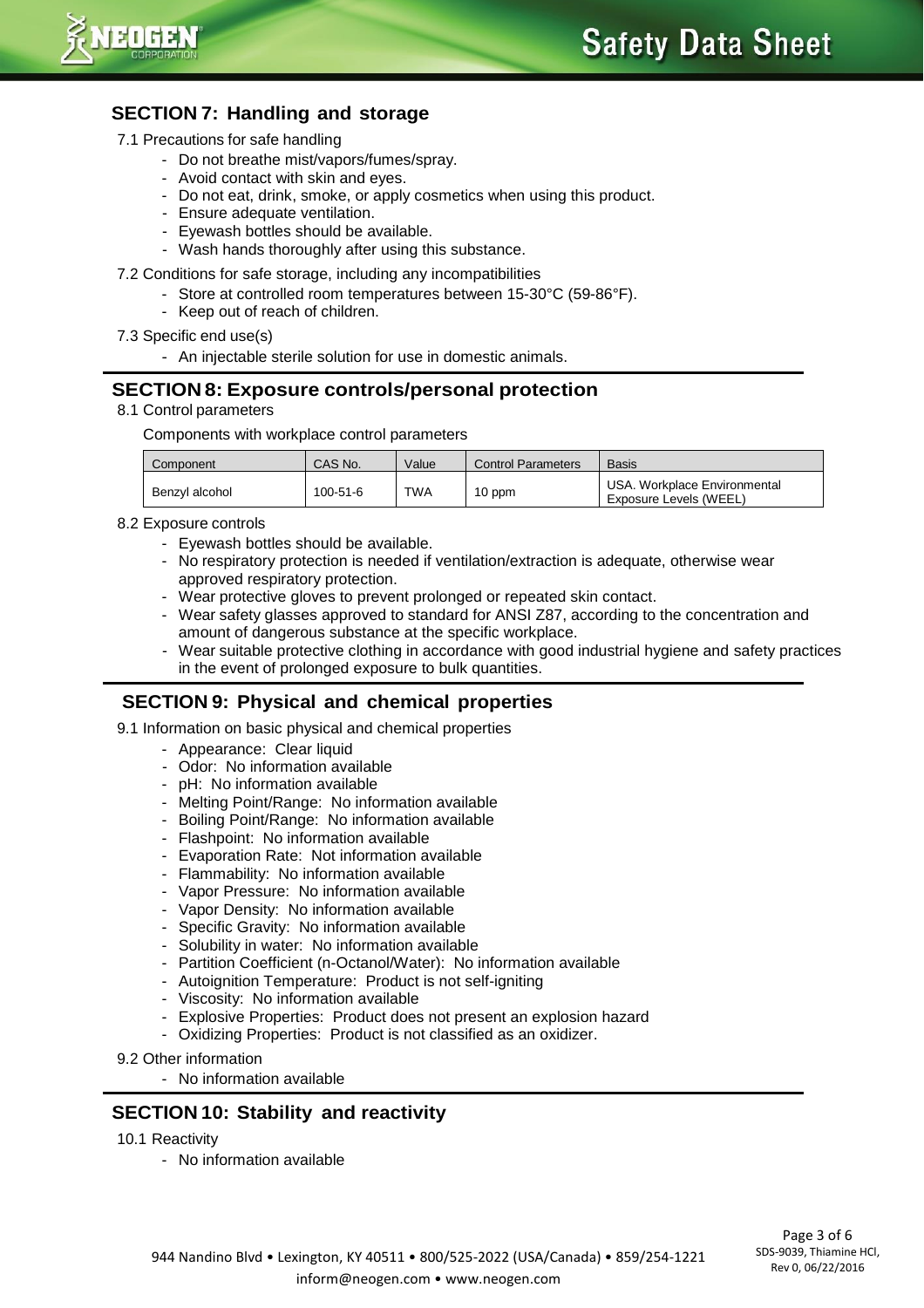

# **SECTION 10:Stability and reactivity (continued)**

- 10.2 Chemical stability
	- Considered stable under normal conditions.
- 10.3 Possibility of hazardous reactions
	- No hazardous reactions known if used for its intended purpose.
- 10.4 Conditions to avoid
	- None known
- 10.5 Incompatible materials
	- None known
- 10.6 Hazardous Decomposition Products
	- May include carbon oxides.

## **SECTION 11: Toxicological information**

- 11.1 Information on toxicological effects
	- No experimental test data available for mixture
	- $ATEmix = 6,667 mg/kg (oral)$
	- Contact with skin May cause redness and irritation in sensitive individuals.
		- Based on available data, the classification criteria are not met.
	- Contact with eyes May cause redness and irritation in sensitive individuals.
		- Based on available data, the classification criteria are not met.
	- Ingestion

Product is not toxic, but may cause nausea or other gastrointestinal symptoms in sensitive individuals.

Based on available data, the classification criteria are not met.

- Inhalation

Not a likely route of exposure. May cause respiratory irritation in sensitive individuals if inhaled. Based on available data, the classification criteria are not met.

- Carcinogenicity

Not listed in the National Toxicology Program (NTP) 13th Report on Carcinogens. Not found to be a potential carcinogen in the International Agency for Research on Cancer (IARC) Monographs, Volumes 1-112. Not listed in OSHA standard 1910.1003 Carcinogens.

- Mutagenicity
	- No evidence of mutagenic effects.
- Teratogenicity

No evidence of teratogenic effects.

## **SECTION 12: Ecological information**

12.1 Toxicity

#### **Benzyl alcohol**

Toxicity to fish

 $LC_{50}$  – Lepomis macrochirus (Bluegill) = 10 mg/L-96h

LC<sup>50</sup> – Pimephales promelas (Fathead minnow) = 460 mg/L-96h

Toxicity to daphnia and other aquatic invertebrates

 $EC_{50}$  – Daphnia magna (Water flea) = 55 mg/L-24h

EC<sup>50</sup> – Daphnia magna (Water flea) = 230 mg/L-48h

12.2 Persistence and degradability

Biodegradability

Biotic/Aerobic – Exposure time 28d

Result: 92-96% (Readily biodegradable)

Aerobic biochemical oxygen demand – Exposure time 7d

Result: 92-96% (Readily biodegradable)

(OECD Test Guideline 301C)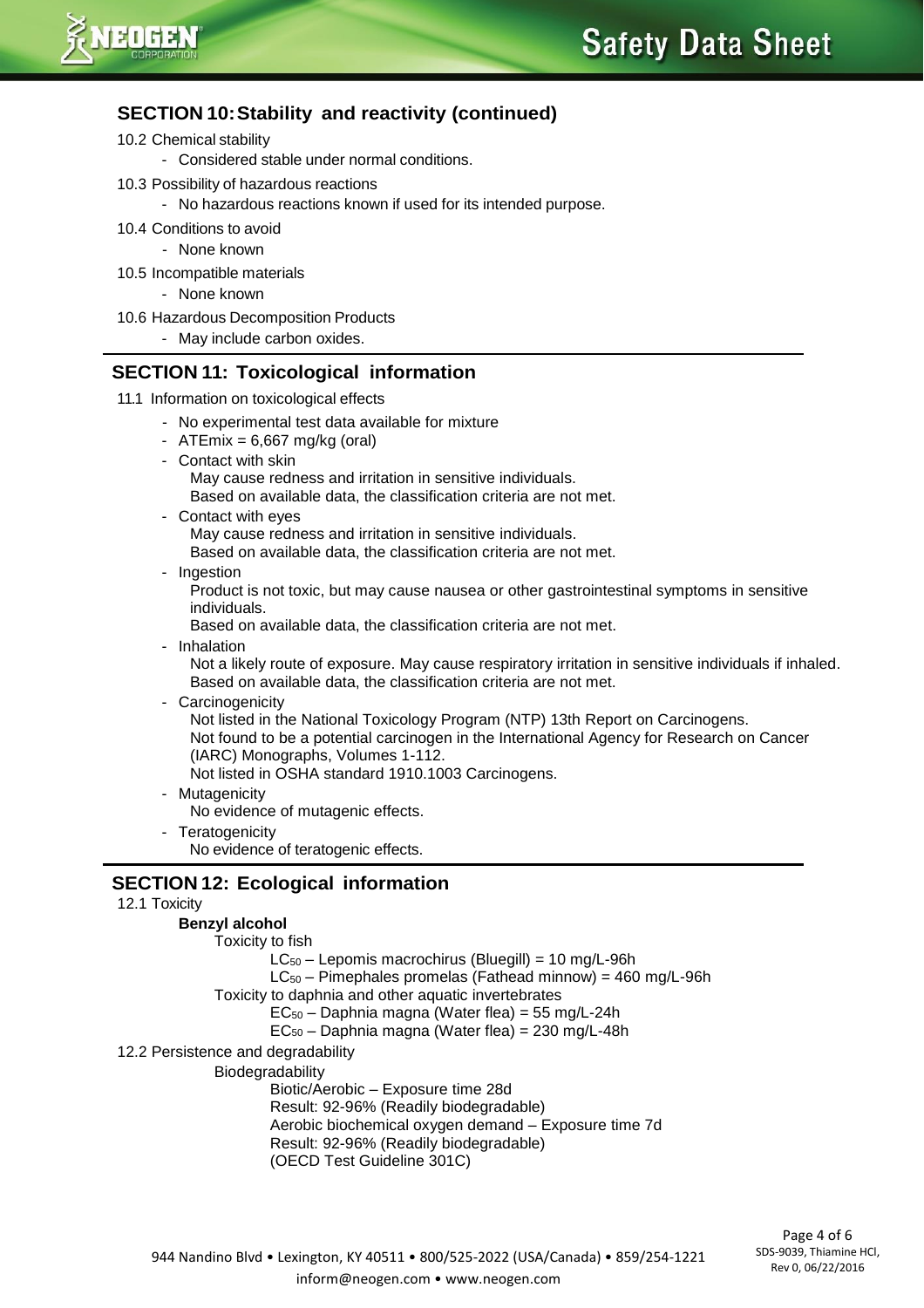

# **SECTION 12:Ecological information (continued)**

- 12.3 Bioaccumulation Potential
	- No information available
- 12.4 Mobility in soil
	- No information available
- 12.5 Other Adverse Effects
	- To the best of our knowledge, the properties of this material have not been fully evaluated.

## **SECTION 13: Disposal considerations**

- 13.1 Waste treatment methods
	- Disposal should be in accordance with local, state, national, or international regulations.
	- Do not discharge into drains or the environment, dispose to an approved waste disposal facility.
	- Do not reuse empty containers.

## **SECTION 14: Transport information**

- 14.1 UN Number
	- Not classified as hazardous for transport
- 14.2 UN Proper Shipping Name
	- Not applicable
- 14.3 Transport hazard class(es)
	- Not applicable
- 14.4 Packing group
	- Not applicable
- 14.5 Environmental hazards
	- Not classified
- 14.6 Special precautions for user
	- Not classified
- 14.7 Domestic Surface Transport (US DOT)
	- Proper Shipping Name: Not applicable
	- DOT UN No.: Not applicable
	- DOT Hazard Class: Not applicable
	- DOT Packing Group: Not applicable
- 14.8 International Road/Rail (ADR/RID)
	- Proper Shipping Name: Not applicable
	- ADR UN No.: Not applicable
	- ADR Hazard Class: Not applicable
	- ADR Packing Group: Not applicable
	- Tunnel Code: Not applicable
- 14.9 Ocean/Sea (IMO/IMDG)
	- Proper Shipping Name: Not applicable
	- IMDG UN No.: Not applicable
	- IMDG Hazard Class: Not applicable
	- IMDG Packing Group: Not applicable
- 14.10 Air (ICAO/IATA)
	- Proper Shipping Name: Not applicable
	- ICAO UN No.: Not applicable
	- ICAO Hazard Class: Not applicable
	- ICAO Packing Group: Not applicable